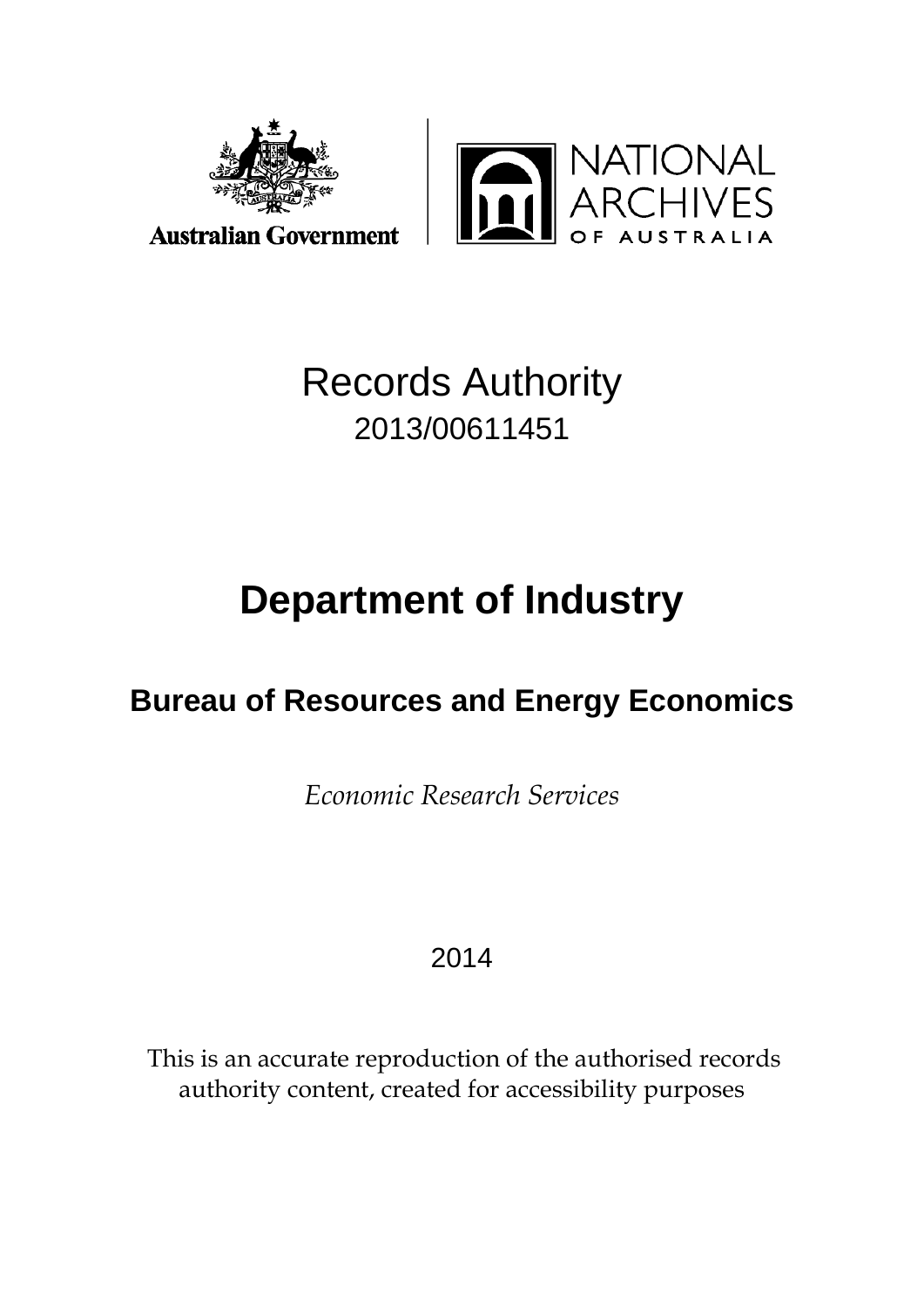#### **CONTENTS**

|                                   | $\overline{\mathbf{3}}$ |
|-----------------------------------|-------------------------|
|                                   |                         |
|                                   | 5                       |
| <b>ECONOMIC RESEARCH SERVICES</b> |                         |

© Commonwealth of Australia 2014

This work is copyright. Apart from any use as permitted under the *Copyright Act 1968,* no part may be reproduced by any process without prior written permission from the National Archives of Australia. Requests and inquiries concerning reproduction and rights should be directed to the Publications Manager, National Archives of Australia, PO Box 7425, Canberra Business Centre ACT 2610, Australia.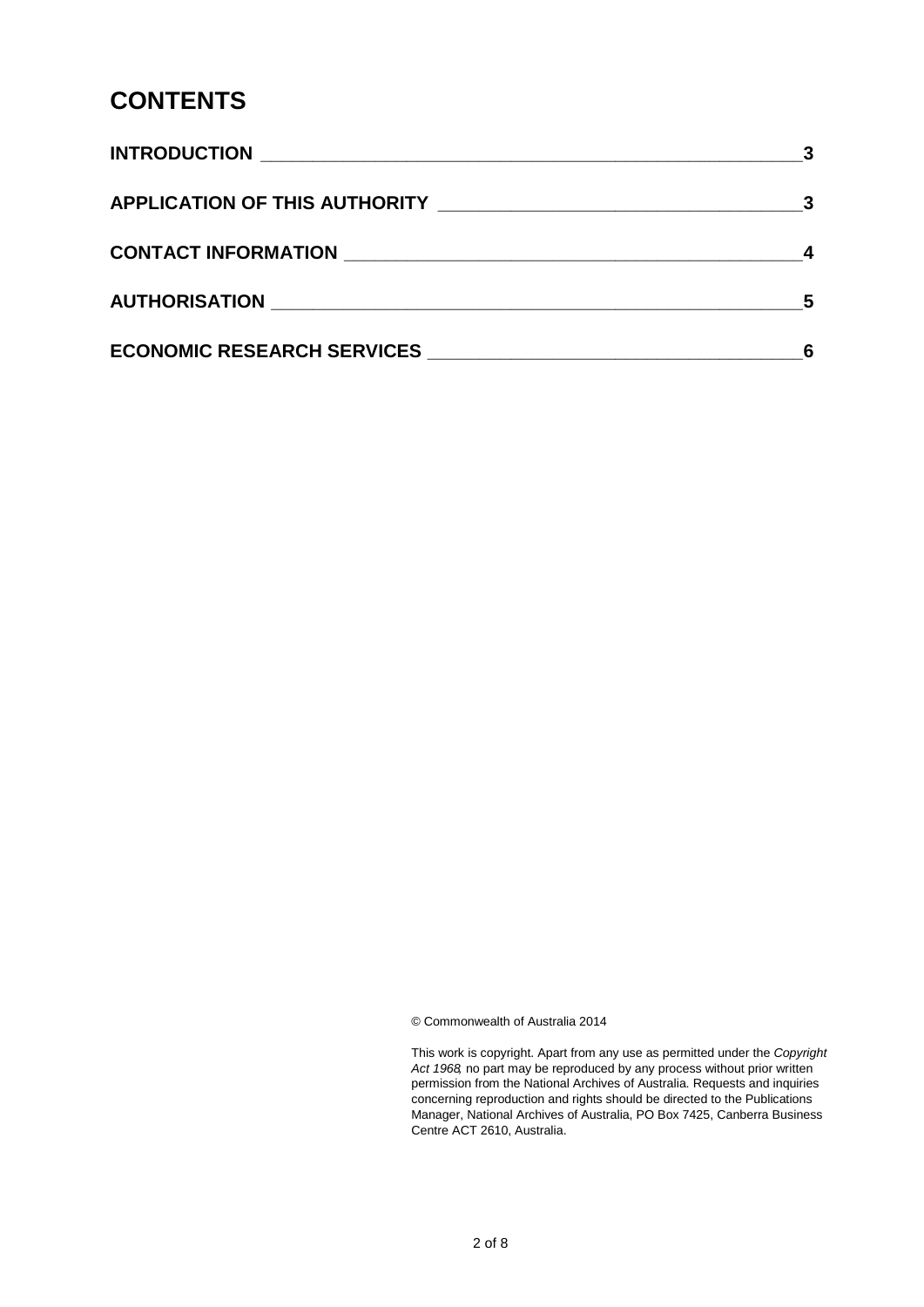### <span id="page-2-0"></span>**INTRODUCTION**

The Department of Industry and the National Archives of Australia have developed this Records Authority to set out the requirements for keeping or destroying records for the core business of Economic Research Services. It represents a significant commitment on behalf of the Department to understand, create and manage the records of its activities.

This Authority is based on the identification and analysis of the business of the Bureau of Resources and Energy Economics, a unit within the Department of Industry. It takes into account the agency's legal and organisational records management requirements, and the interests of stakeholders, the agency and the National Archives of Australia.

The Authority sets out those records that need to be retained as national archives and specifies the minimum length of time that temporary records need to be kept. This Authority gives the Department permission under the *Archives Act 1983*, for the destruction of the temporary records described after the minimum retention period has expired. Retention periods for these temporary records are based on: an assessment of business needs; broader organisational accountability requirements; and community expectations, and are approved by the National Archives of Australia on the basis of information provided by the agency.

As changes in circumstances may affect future records management requirements, the periodic review of this Authority is recommended. All amendments must be approved by the National Archives.

### <span id="page-2-1"></span>**APPLICATION OF THIS AUTHORITY**

1. This Authority replaces class 18382 in Records Authority 2007/00307997 issued to the Department of Industry, Tourism and Resources in 2007. This class has been superseded and cannot be applied to further records after the issue of this authority.

This authority partially supersedes the following classes in Records Authority 2007/00307997 issued to the Department of Industry, Tourism and Resources in 2007: 18379-18381 and 18420. These classes cannot be used for records of the Bureau of Resources and Energy Economics after the date of issue of this Authority.

Where retention periods have increased, records previously identified for destruction must be kept until the revised minimum retention period is reached.

- 2. This Authority is to be used to determine how long records must be kept. Records are matched to the relevant core business and records class in the Authority:
	- Where the minimum retention period has expired and the records are not needed for agency business they should be destroyed as authorised in this Authority;
	- Records that have not reached the minimum retention period must be kept until they do; and
	- Records that are identified as Retain as National Archives (RNA) are to be transferred to the National Archives of Australia for preservation.
- 3. This Authority should be used in conjunction with general records authorities such as:
	- the Administrative Functions Disposal Authority (AFDA) and/or AFDA Express issued by the National Archives to cover business processes and records common to Australian Government agencies; and
	- General Records Authority (31) for source (including original) records that have been copied, converted or migrated.
- 4. The Normal Administrative Practice (NAP) provision of the *Archives Act 1983* gives agencies permission to destroy certain records without formal authorisation. This usually occurs where records are duplicated, facilitative or for short-term use only. NAP does not replace arrangements agreed to in this Authority but can be used as a tool to assist in identifying records for destruction together with an agency's Records Authority or Authorities, and with AFDA and AFDA Express. The National Archives recommends that agencies develop and implement a Normal Administrative Practice policy. Advice and guidance on destroying records as a normal administrative practice and on how to develop an agency NAP policy is available from the National Archives' website at **[www.naa.gov.au](http://www.naa.gov.au/)**.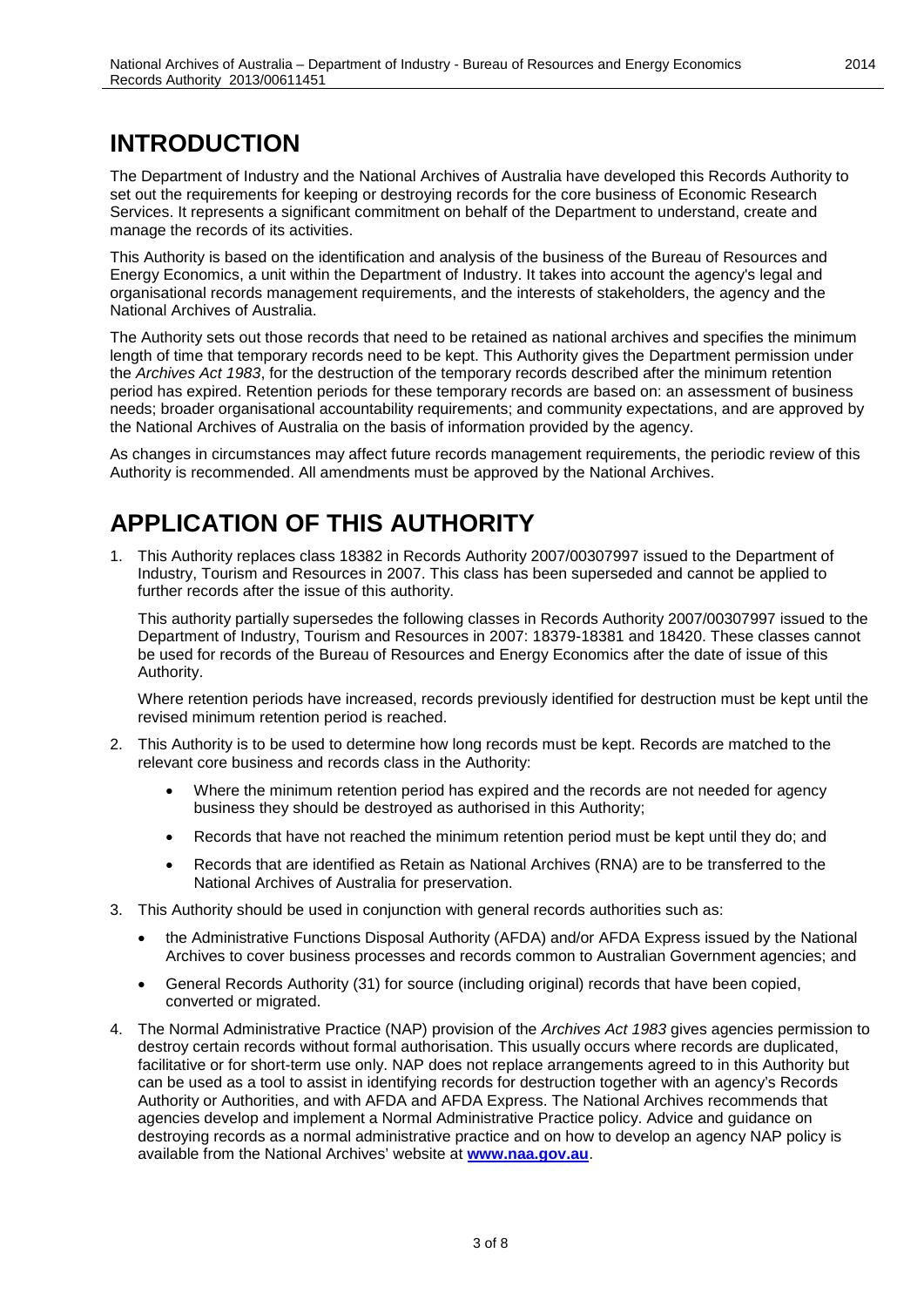- 5. Records that are reasonably likely to be needed as evidence in a current or future judicial proceeding or are subject to a request for access under the *Archives Act 1983,* the *Freedom of Information Act 1982* or any other relevant Act must not be destroyed until the action has been completed.
- 6. Records subject to a disposal freeze must not be destroyed until the freeze has been lifted. Further information about disposal freezes and whether they affect the application of this Authority is available from the National Archives website at **[www.naa.gov.au](http://www.naa.gov.au/)**.
- 7. Where the method of recording information changes (for example from a manual system to an electronic system, or when information is migrated from one system to a new system) this Authority can still be applied, providing the records document the same core business. The information must be accessible for the period of time prescribed in this Authority. The Department of Industry will need to maintain continuing access to the information, including digital information, for the periods prescribed in this records authority or until the information is transferred into the custody of the National Archives.
- 8. In general, retention requirements indicate a minimum period for retention. The Department of Industry may extend minimum retention periods if it considers that there is an administrative need to do so, without further reference to the National Archives. Where the Bureau of Resources and Energy Economics believes that its' accountability will be substantially compromised because a retention period or periods are not adequate, it should contact the National Archives for review of the retention period.
- 9. Records coming within 'Retain as national archives' classes in this Authority have been determined to be part of the archival resources of the Commonwealth under Section 3C of the *Archives Act 1983*. The determination of Commonwealth records as archival resources of the Commonwealth obliges agencies to transfer the records to the Archives when they cease to be current and, in any event, within 15 years of the records coming into existence, under Section 27 of the *Archives Act 1983*.
- 10. Records in the care of agencies should be appropriately stored, managed and preserved. Agencies need to meet this obligation to ensure that the records remain authentic and accessible over time. Under Section 31 of the *Archives Act 1983*, access arrangements are required for records that become available for public access including those records that remain in agency custody.
- 11. Appropriate arrangements should be made with the National Archives when records are to be transferred into custody. The National Archives accepts for transfer only those records designated as national archives.
- 12. Advice on how to use this Authority is available from the Department of Industry records manager. If there are problems with the application of the Authority that cannot be resolved, please contact the National **Archives**

#### <span id="page-3-0"></span>**CONTACT INFORMATION**

For assistance with this authority or for advice on other records management matters, please contact the National Archives' Agency Service Centre.

Queen Victoria Terrace Tel: (02) 6212 3610 Parkes ACT 2600 Fax: (02) 6212 3989 PO Box 7425 Email: **[recordkeeping@naa.gov.au](mailto:recordkeeping@naa.gov.au)** Canberra Business Centre ACT 2610 Website: **[www.naa.gov.au](http://www.naa.gov.au/)**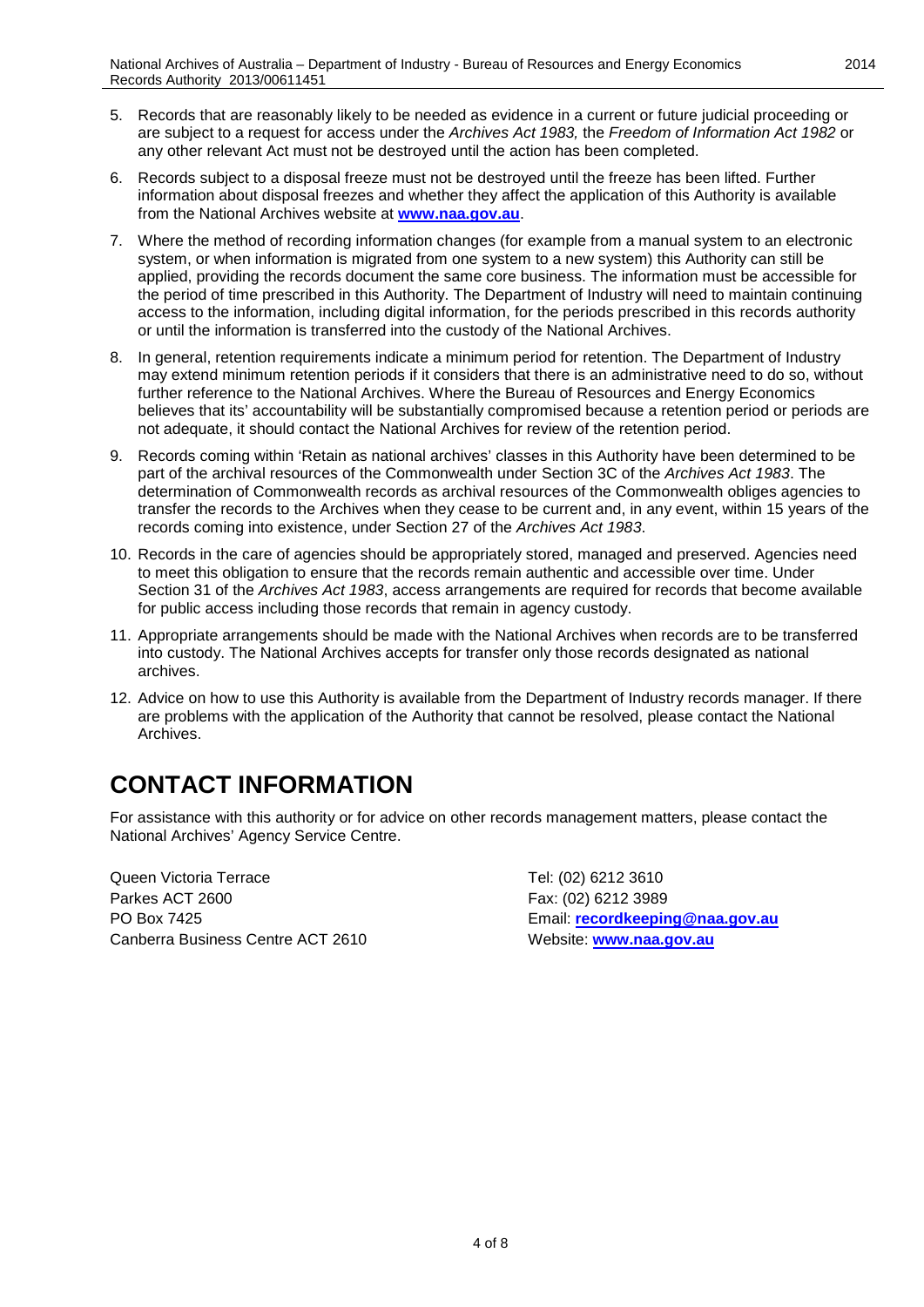### <span id="page-4-0"></span>**AUTHORISATION**

#### **RECORDS AUTHORITY** 2013/00611451

| Person to whom notice of<br>authorisation is given: | Glenys Beauchamp       |
|-----------------------------------------------------|------------------------|
|                                                     | Secretary              |
|                                                     | Department of Industry |

| <b>Purpose:</b>     | Authorises arrangements for the disposal of records in accordance with<br>Section 24(2)(b) of the Archives Act 1983.                                                                            |
|---------------------|-------------------------------------------------------------------------------------------------------------------------------------------------------------------------------------------------|
|                     | Determines records classed as 'Retain as national archives' in this<br>Records Authority to be part of the archival resources of the<br>Commonwealth under Section 3C of the Archives Act 1983. |
|                     |                                                                                                                                                                                                 |
| <b>Application:</b> | All core business records relating to Economic Research Services                                                                                                                                |
|                     |                                                                                                                                                                                                 |

This authority gives permission for the destruction, retention or transfer to the National Archives of Australia of the records described. This authority will apply only with the consent of the agency currently responsible for the business documented in the records described.

**Authorised by: Date of issue:**

David Fricker Director-General 29 January 2014 National Archives of Australia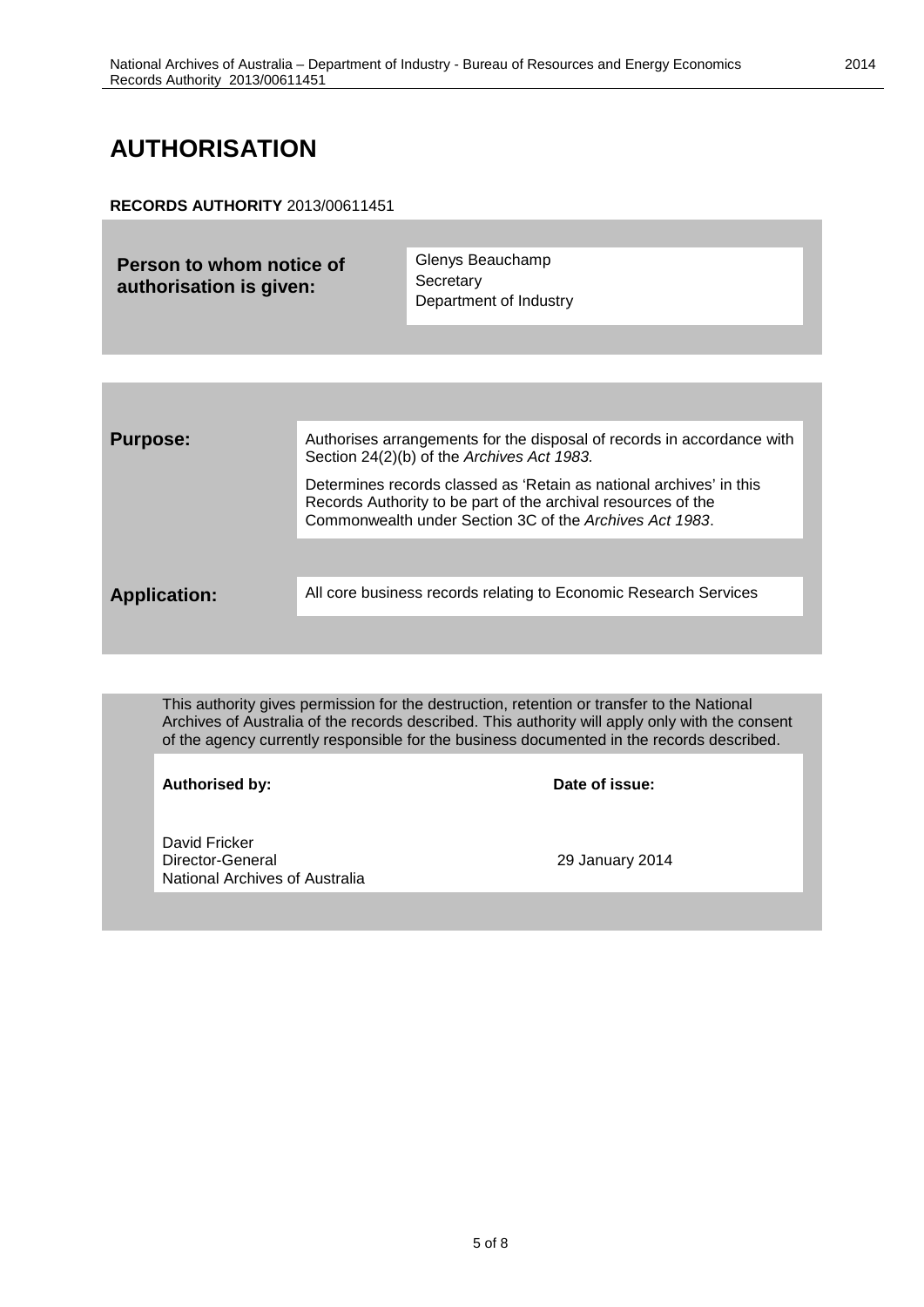### **ECONOMIC RESEARCH SERVICES**

The core business of providing independent economic and statistical research, analysis, forecasts and strategic advice to the Australian government and stakeholders in the resources and energy sectors.

The **core activities** include:

- development of research policies and principles;
- application of research methodologies including applied research and evidence-based research;
- liaison with government agencies, industry, and representative organisations;
- providing and receiving advice;
- collaborative development with government agencies, private industry and research providers;
- hosting national and international conferences;
- data collection, verification and management;
- evaluating research needs, research performed and research proposals;
- internal approvals;
- planning, design and development of research programs. Includes consultations; and
- reporting on research outcomes.

The performance of the core business is supported by **general activities** such as:

- making arrangements;
- preparing addresses and presentations;
- negotiating, establishing, managing and reviewing agreements and joint venture arrangements;
- monitoring and reviewing;
- conducting audits;
- delegating powers and authorising actions;
- managing agency committees and meetings;
- receiving and responding to enquiries; and
- developing procedures.

#### *Cross references to AFDA Express Records Authority*

*For agency media releases, use COMMUNITY RELATIONS.*

*For agency submissions, use GOVERNMENT RELATIONS.*

*For intellectual property rights related to research findings, use LEGAL SERVICES.*

*For commissioning professional services from external consultants and/or non-government organisations through a tendering process, use PROCUREMENT.*

*For the management of research funds, use FINANCIAL MANAGEMENT.*

*Cross references to other records authorities*

*For records of the advisory board, use ADVISORY BODIES.*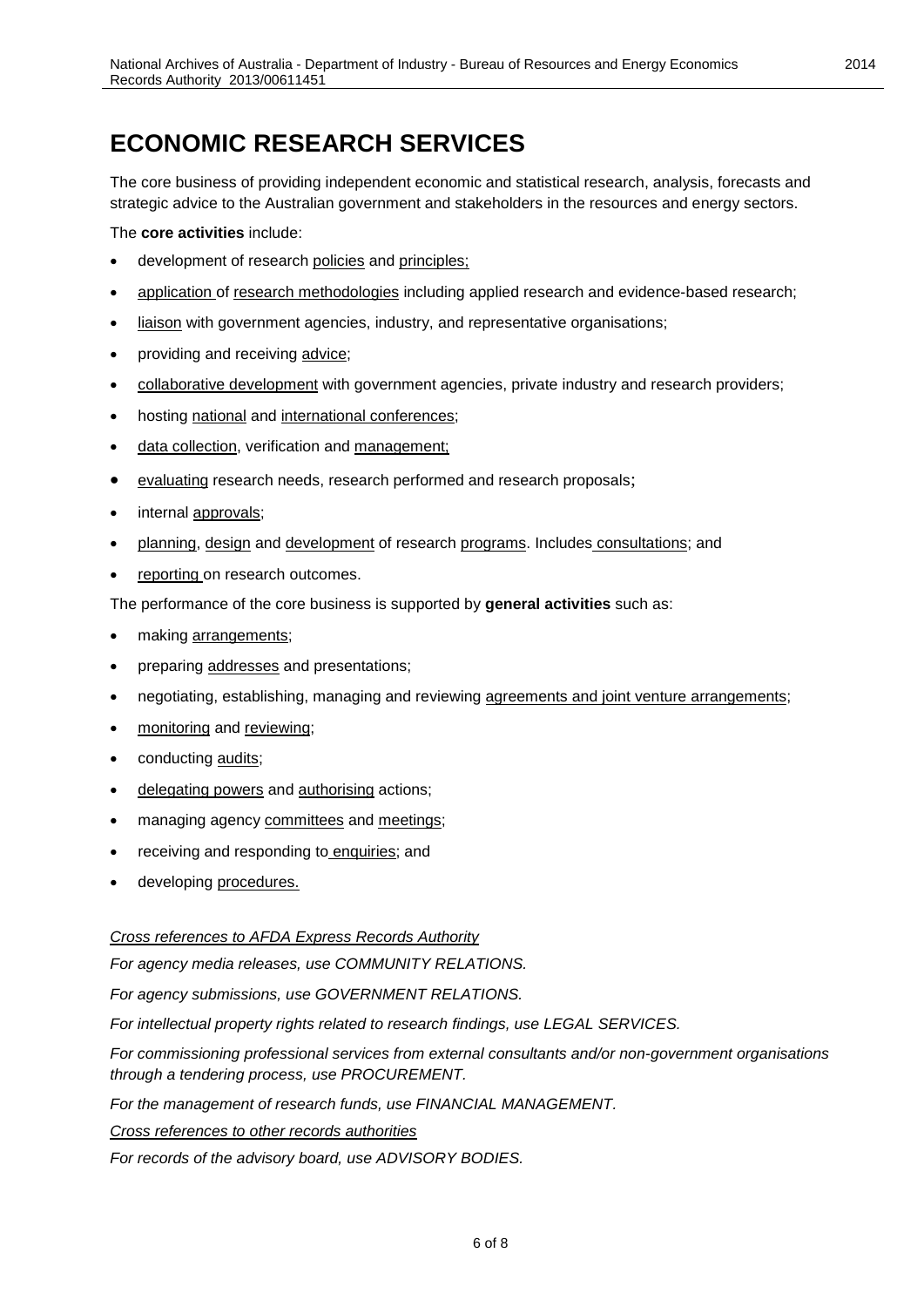| <b>Class no</b> | <b>Description of records</b>                                                                                                                                                                                                                                                                                                                                                                                                                                                                                                                                                                                                                                                                                                                                                                                                                                                                                                                                                                                                                                                                                                                                                                                                                                                                                                                                                                       | <b>Disposal action</b>                         |
|-----------------|-----------------------------------------------------------------------------------------------------------------------------------------------------------------------------------------------------------------------------------------------------------------------------------------------------------------------------------------------------------------------------------------------------------------------------------------------------------------------------------------------------------------------------------------------------------------------------------------------------------------------------------------------------------------------------------------------------------------------------------------------------------------------------------------------------------------------------------------------------------------------------------------------------------------------------------------------------------------------------------------------------------------------------------------------------------------------------------------------------------------------------------------------------------------------------------------------------------------------------------------------------------------------------------------------------------------------------------------------------------------------------------------------------|------------------------------------------------|
| 61484           | Records documenting:<br>outcomes of research and analysis undertaken or commissioned by the<br>agency. Includes final research reports, statistical and trend analysis and<br>supporting research datasets and associated information;<br>final versions and major drafts of research policy and principles;<br>$\bullet$<br>final versions of strategic research plans;<br>٠<br>final versions of speeches and presentations made by the Minister or<br>$\bullet$<br>senior agency staff, including conference presentations which relate to<br>the resources and energy sectors;<br>final proceedings of conferences hosted by the agency, such as the<br>٠<br>Australian National Conference on Resources and Energy (ANCRE);<br>high-level advice received or provided by the agency such as relating to<br>$\bullet$<br>commodity pricing issues;<br>consultation processes, such as seeking feedback on research plans,<br>which involved extensive interaction or which elicited strong reaction;<br>final reports of evaluations or reviews of research programs which result<br>$\bullet$<br>in change to strategic direction;<br>resource energy statistics including data dictionaries, data tables<br>٠<br>business rules and metadata schemes; and<br>final version of agency publications.<br>[For the production and distribution of agency publications, use<br><b>PUBLICATION]</b> | Retain as<br>national archives                 |
| 61485           | Records documenting:<br>analysis and outcomes resulting from research studies,<br>$\bullet$<br>mathematical modelling and observations which do not inform final<br>research reports covered in class 61484; and<br>project management including research methodology and processes for<br>project. Includes:<br>requests and approvals for research projects<br>$\circ$<br>project milestones and deliverables<br>$\circ$<br>project methodology.<br>$\circ$                                                                                                                                                                                                                                                                                                                                                                                                                                                                                                                                                                                                                                                                                                                                                                                                                                                                                                                                       | Destroy 20 years<br>after action<br>completed. |
| 61486           | Records documenting:<br>receipt and provision of advice on routine matters;<br>negotiation, establishment, management and review of agreements.<br>٠<br>Includes agreements for research consultancy projects, licence<br>agreements and MOU's;<br>internal and external audit activities and reports;<br>٠<br>evaluation and ongoing monitoring of research projects, systems or<br>services; and<br>acquisition and management of data specifically collected for a research<br>٠<br>project. Includes licence and conditions of use documentation.                                                                                                                                                                                                                                                                                                                                                                                                                                                                                                                                                                                                                                                                                                                                                                                                                                               | Destroy 10 years<br>after last action.         |